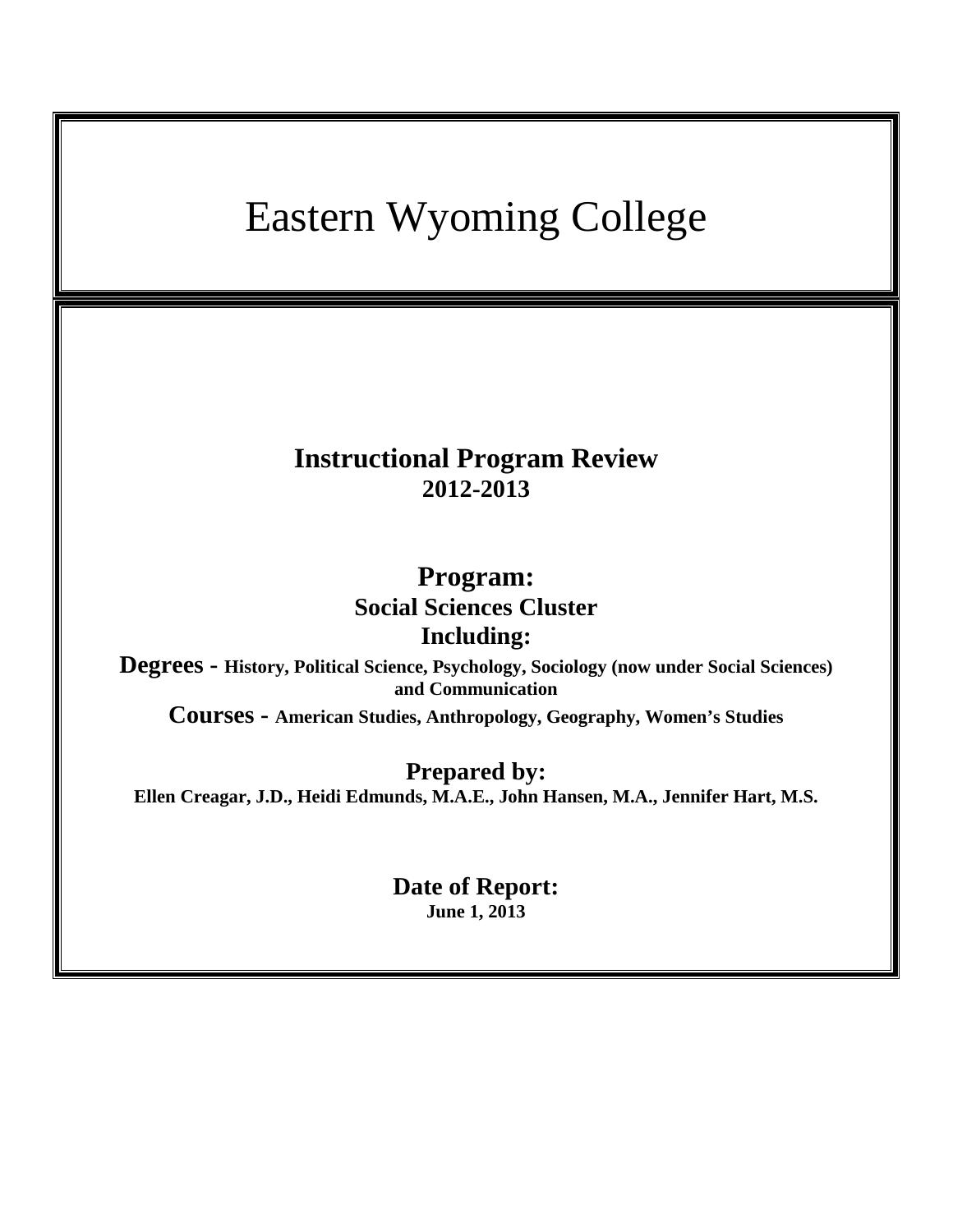# **EASTERN WYOMING COLLEGE Instructional Program Review**

**Program Name**: **Social Sciences**

# **Part I: Statistical Data from the past three years:**

|                                  | 2009-2010 | 2010-2011 * | 2011-2012 * | 5-Year  |
|----------------------------------|-----------|-------------|-------------|---------|
|                                  |           |             |             | Average |
| <b>Annualized FTE Enrollment</b> | 332.8     | 382.3       | 365.7       | 330     |
| Annualized FTE Faculty           | 8.7       | 8.3         | 10.5        | 9.1     |
| # Students                       | 40        | 46          | 43          | 33      |
| # Graduated                      |           |             |             |         |

 $\text{FTE} = \text{Full-time equivalent}$  Notes:

Modes of Delivery:<br> $\boxed{\text{X}}$  online

 $\boxed{X}$  compressed video  $\boxed{X}$  face-to-face

Advisory Committee Members: N/A

Community Partners or Internships (if applicable): The SOSC degree continues to offer internships in POLS for students interested in working during the Wyoming Legislative Session and also in Topics courses. For example, in the spring of 2013, a student used the topics course to gain experience working in museums.

Revisions in Curriculum: In the spring of 2012, a new degree, SOSC (Social Science) replaced four existing degrees (HIST, POLS, PSYC, SOC). The goal of this new degree was to offer a more broad-based program that could lead to a variety of careers in government, law, education, business, social or counseling work, or international relations and offer students a broader degree for transfer purposes. Students would transfer this degree and then specialize at their four-year institution. The hope was that they would take advantage of a wider variety of electives and choices in their time at Eastern Wyoming College. The other goal was to increase enrollment in this degree. After years of discussion with students who switched majors before completing their History, Political Science, Psychology or Sociology degrees, it was evident that those degrees were too narrow for students who are unsure of the specific area of social science they wish to pursue and who need to be exposed to lots of different social science areas to be able to make that determination.

# **Part II Narrative Analysis**

# **Description of Community Need**

Current Community Need/Growth of Industry: These are academic transfer programs. After obtaining four year degrees, many students obtain employment in the fields of government, law, education, business, social or counseling work, international relations, advertising, analyses,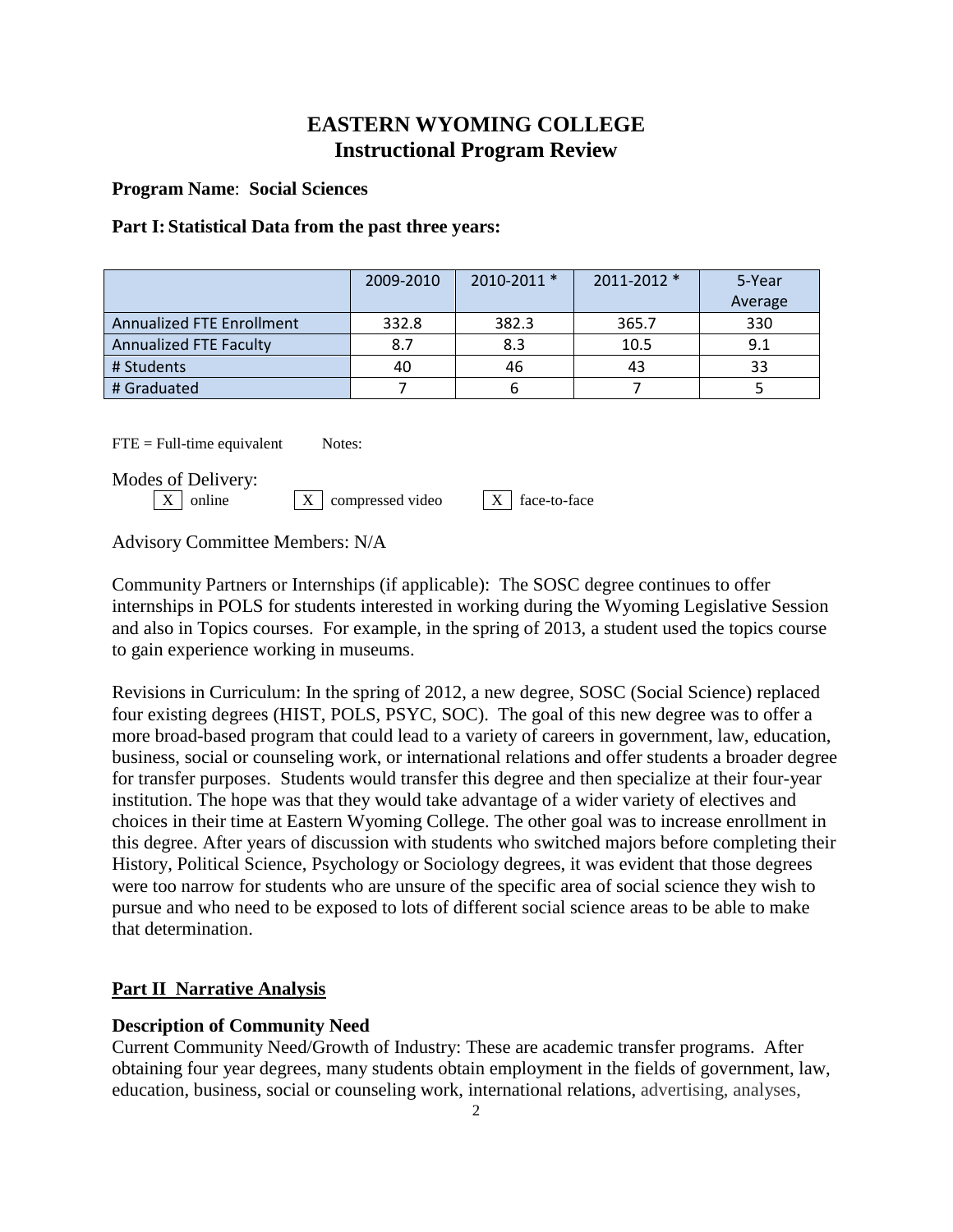archiving, broadcasting or consulting. Some find work as congressional aides, foreign service officers, foundation staffers, information specialists, intelligence agents, journalists, legal assistants, lobbyists, personnel managers, or public relations staffers. Some of our students also pursue graduate degrees.

#### **Activities in Support of Student Recruitment and Retention**

The Social Science program faculty believe that the SOSC degree implemented in the fall of 2012 will account for an increase in graduates. It is an attractive program with its flexibility and transferability. We would expect to see positive retention with this new program as well.

Numbers of students in the Communication and Mass Media program will increase with recruitment for the Forensics Team and the renewal of the Lancer Post newspaper.

Social Science faculty members have been heavily involved in encouraging and/or sponsoring a variety of student activities. Examples of these include attendance at the Matthew Sheppard Symposium held each spring at the University of Wyoming, developing and conducting a special topics spring break trip and class to north American Indian sites, encouraging student participation at special speaker presentations such as National Geographic's renowned photographer and writer Mark Jenkins' talks, and overall support or sponsorship of various student clubs such as the LGBT club. In addition, service learning projects and involvement have become a common outcome of many of the social science classes.

Our students have access to a variety of scholarships including the Division Scholarship and the Hathaway Scholarship. These scholarships aid in recruitment of students.

#### **Assessment of Student Learning**

Analysis of Student Learning—The program assessment for SOSC is a capstone project. Students complete an online portfolio containing their transcript, a resume, a goals statement, samples of completed coursework, and a reflection on their educational experience in the program at EWC.

Statistical Data Results: Since the capstone course is required for graduation, the graduation rates in each program reflect capstone completion.

What has been learned? The majority of students completing the Social Science or Communication program at EWC transfer to four-year institutions to pursue degrees in those respective fields. There are few job opportunities available to graduates who possess only Associates Degrees. The Social Science and Communication programs are vital to the institution because they provide not only courses for majors but also multiple courses that fulfill general education requirements.

Students who transfer to the University of Wyoming are fully accepted at junior standing and have had no problems completing degrees in social science areas.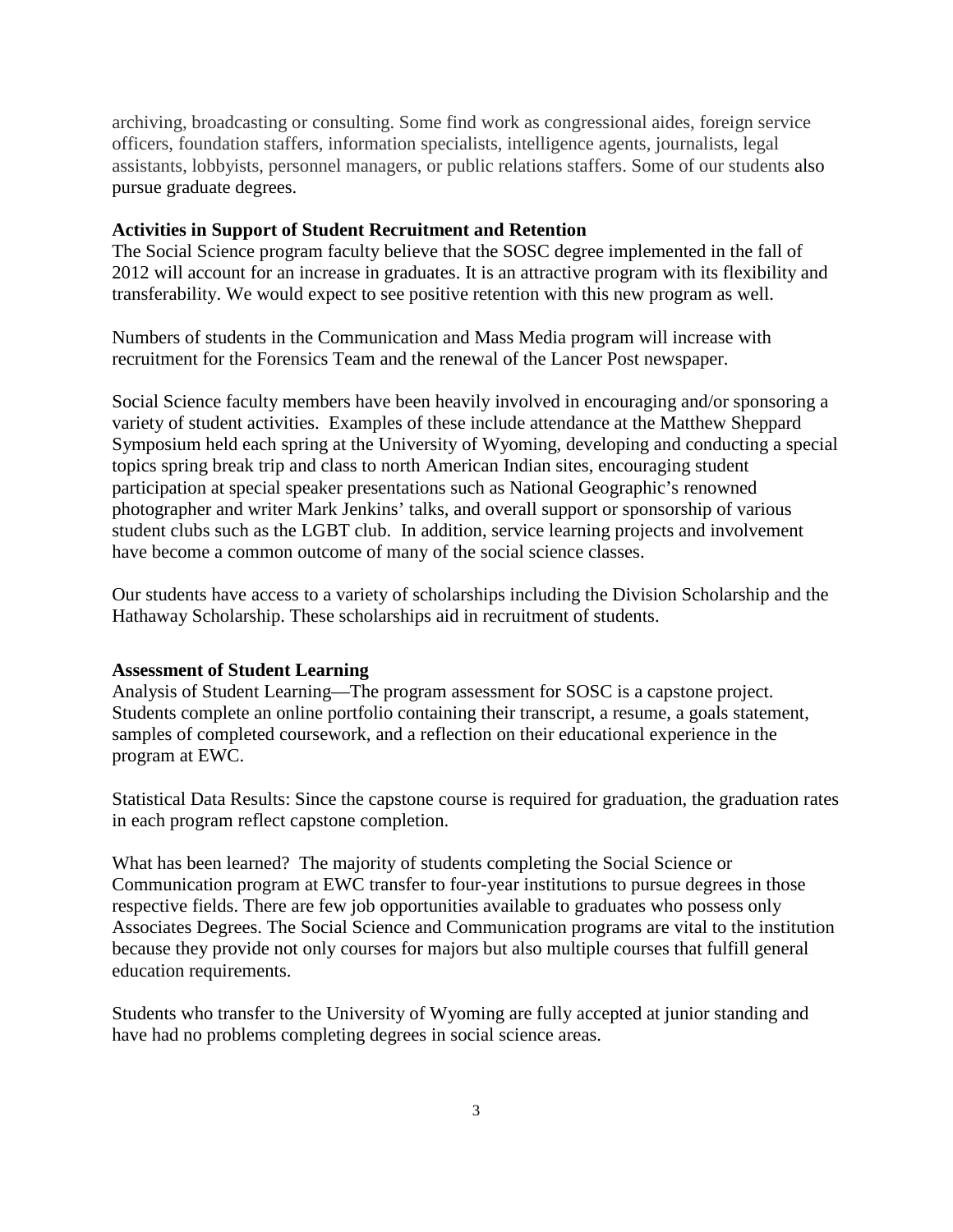#### **Strengths of the Program and Faculty**

The Social Science and Communication/Mass Media program maintain consistently high enrollment in core courses as well as providing courses satisfying a General Education requirement for many educational programs at EWC. For several years, faculty have been devoted to developing program courses for distance delivery, increasing enrollment and course offerings.

The Social Science and Communication/Mass Media degrees at EWC provide a high quality transfer education for an affordable price in a non-threatening and supportive environment; this is a place where students *want* to come to get a good education and good college experience. When they leave EWC, students are prepared to meet academic, technological, social, and cultural demands. EWC keeps our community young and vibrant by producing quality graduates and by offering quality programs.

The full-time faculty in the social sciences and communication/mass media is well-qualified and well-respected. They have the requisite graduate training and stay current in their fields with graduate course work and conferences.

#### **Part III Recommendations**

#### **Faculty Recommendations**

Faculty need to stay current with technology in the classroom. Classrooms need to continue to be standardized and updated so that each room has the same capabilities. Faculty need to have updated laptops and access to those for students for work with distance courses and access to budgets for conferences and teaching tools such as DVDs, I-Pads and professional development.

The faculty members are also concerned with the loss of a full-time person in the departments of history and political science. These departments used to have 1.5 faculty dedicated to them; currently there are two faculty teaching these courses part-time with other vital and core courses being taught by adjuncts. The loss of either one of those two faculty positions would lead to the inability to teach the range of courses needed to keep students at EWC for a full two years, thereby weakening the program. It would also lead to the overuse of adjuncts who, while qualified, do not take ownership in these areas nor in the growth or advising of students. While it is an asset to have faculty who can teach in many social science and humanities areas, it is a problem to have faculty spread so thin that there is no one taking ownership of these areas. Similarly, in communication/mass media, offerings are limited by the lack of a full-time faculty position devoted to that department.

Finally, the faculty is concerned about the situation that exists with respect to upper level courses. In psychology and sociology in particular, upper level face to face classes are not successful because of the lack of student enrollment (these courses do not meet the "minimum" number – for this division - of students for a class to be offered: 8). The faculty has successfully put these courses on-line, but student comments reflect that they are frustrated with the number of classes that are ONLY offered on-line without an in class equivalent.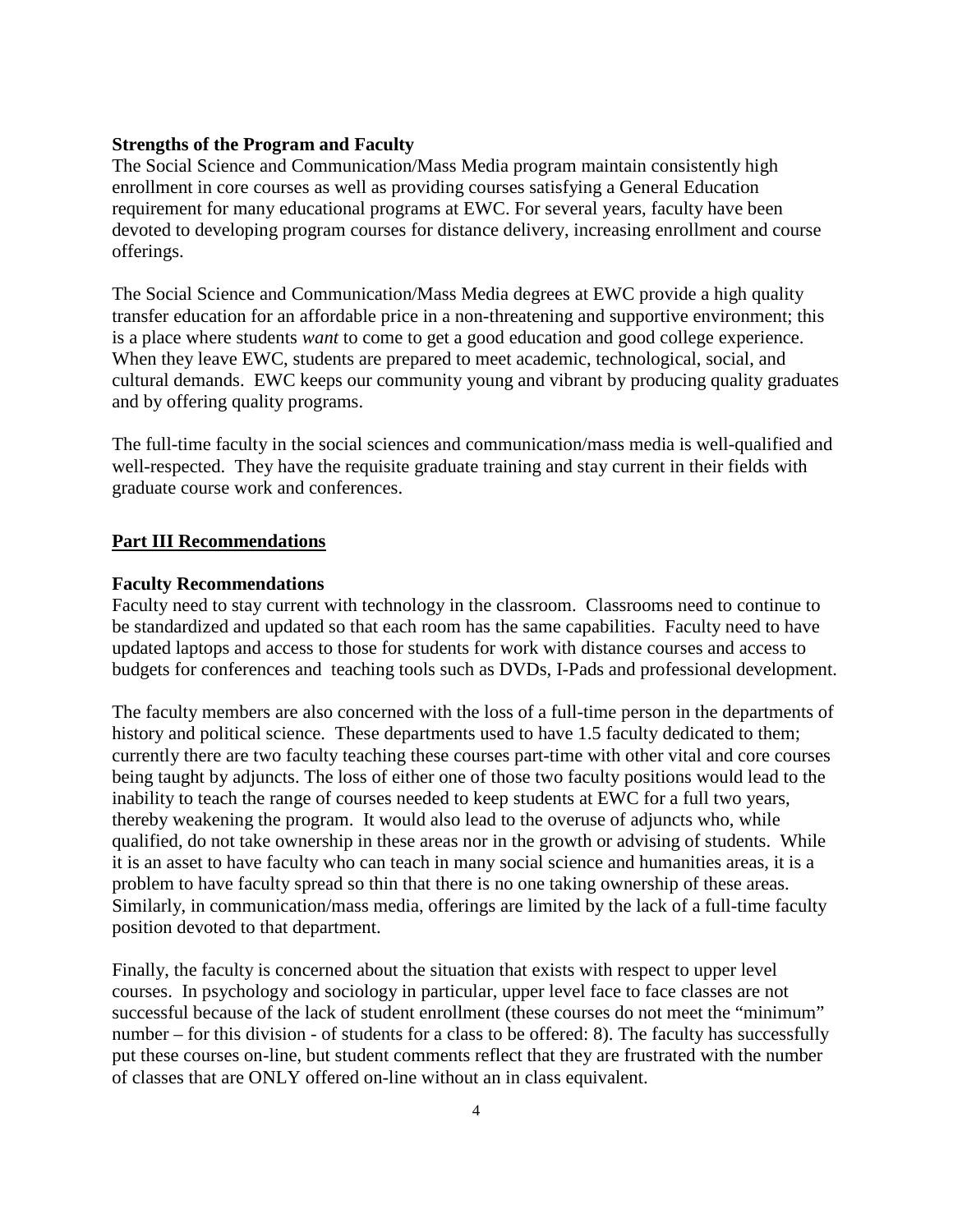### **Advisory Committee Recommendations:** N/A

#### **Division Chair Recommendations**

I have read the Social Science Group's Instructional Program Review 2012-2013 for the Social Sciences Cluster and the faculty members present an optimistic and meaningful appraisal of the department's strengths, limitations, successes and objectives. Their remarks support the following observations. Are the students enrolled in the program learning? The answer is yes. It is noted in the Assessment area of the review that "the majority of students completing the Social Science or Communication Program transfer to four year institutions..." and "Students who transfer to the University of Wyoming... have no problem completing degrees in the social science areas." A sub-topic to the learning question and particularly important in the Social Science field is—Are the students learning to connect with the communities they will serve? The answer is yes. The program offers field trips, internships and service learning experiences and students take advantage of these opportunities.

In the area of student recruitment and retention, the program faculty set the special objective of clustering individual areas together to present a unified Social Sciences Program. The goal being to increase graduates and new enrollees with the added benefit of improved flexibility in course selection and transferability. This change, I believe, builds on the fundamental capabilities and strengths of the faculty. As noted in the report the faculty is "well-qualified and well-respected... having the requisite graduate course work." This change should also help develop a program faculty partnership-- strengthening teamwork. Added to this group are a strong cadre of adjunct faculty who are effective and enthusiastic contributors to student success, the program and EWC.

In conclusion–strength in learning, curriculum, organizational culture matched by innovation and resourcefulness should overcome any limitations or obstacles the future may present. I would therefore recommend continued promotion of value added services to students accomplished by capitalizing on the ideas, talents and strengths of this team—the Social Sciences Program faculty members.

# **Vice President's Recommendations**

I concur with the Division Chair's assessment and statements regarding the Social Sciences area and faculty members. The FTE being generated in this area is significant for the overall institution. In the last few years, the Social Sciences area and faculty members have initiated changes which have resulted in positive directions and successful outcomes. Noteworthy items include:

- The redesign and development of a social science program which includes a broad-based degree that allows students to emphasize a social science area if they desire, but does not make them choose at the freshman-sophomore level.
- The development and growth of distance learning options in the Social Science area which include most of the course offerings that are included in the catalog. In fact, these courses have proven to be popular choices for students in outreach not only to fulfill their general education requirements but also as electives.